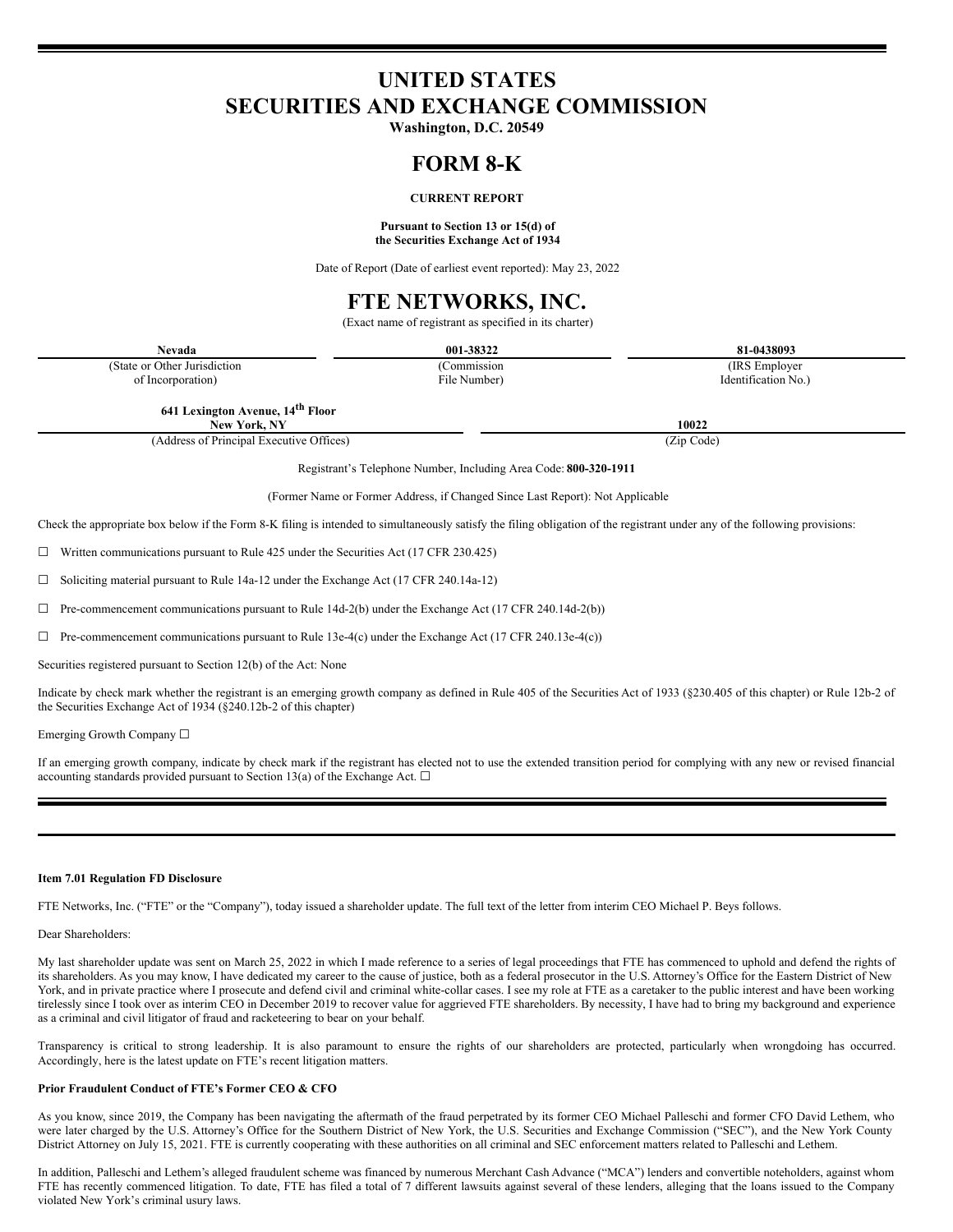#### **Recent Alleged Fraud and Racketeering by Singal, the Szkaradeks, and others**

As you know from our March 25, 2022 shareholder update, FTE and US Home Rentals ("USHR"), FTE's real estate subsidiary, have been the victim of a second, more recent fraud. Since October 2019, Suneet Singal has worked with Alex and Antoni Szkaradek and others, including certain FTE directors, a former officer, and even one of its lenders, to perpetrate a massive fraud in connection with the USHR real estate portfolio, which FTE acquired from the Szkaradeks.

The following is a brief description of certain of these actions, as alleged in our various legal pleadings:

#### **1. Alleged Fraud by Direct Lending Partners, Alex and Antoni Szkaradek, and Suneet Singal**

In February 2022, the Company took action related to a fraud perpetrated against FTE by filing a countersuit in Pennsylvania against Direct Lending Partners, one of the legacy, pre-existing lenders to Vision Property Management ("VPM"). VPM, which was owned and managed by Alex and Antoni Szkaradek, sold its portfolio of singlefamily residential assets to USHR in December 2019.

Our legal filings allege that this second fraud was led by Suneet Singal, with the participation of current FTE board member Joe Cunningham, former board member Peter Ghishan, former FTE CEO Stephen Goodwin, and several major FTE shareholders, including the Szkaradeks.

Specifically, we allege that the Szkaradeks, with Singal as their partner, broker and the scheme's overall ringleader, sought to offload VPM's real estate portfolio to FTE by concealing numerous and massive liabilities and vastly overstating its value. We believe that the Szkaradeks sought to evade numerous regulatory and legal claims brought by several Attorneys General for the alleged unconscionable and predatory lending and housing practices they engaged in at VPM.

In December 2019, after learning that Singal (who was ostensibly entitled to a "brokers fee" for introducing VPM to FTE) had been charged by the SEC for defrauding a non-traded Real Estate Investment Trust ("REIT") known as the First Capital REIT ("FC REIT")—while serving as its CEO, no less—FTE re-negotiated Singal's substantial consideration from the transaction whereby the Szkaradeks agreed to direct 11MM FTE shares to the FC REIT's shareholders. Singal had previously acquired FTE shares of his own after he convinced FTE's board, including Goodwin, Ghishan, and Cunningham, to convert debt into shares as part of his plans to raise a muchneeded capital infusion for FTE in the fall of 2019. Because of his alleged frauds, FTE is now seeking the return of all Singal-related FTE shares.

Our complaint also alleges that the Szkaradeks made numerous false representations with regard to certain business practices, pending litigation, and lender consents, which materially reduced the value FTE would have ascribed to the home portfolio. As a result of this scheme, the Szkaradeks received 22MM shares of FTE common stock (11MM of which were intended for the FC REIT) as consideration for the purchase of the home portfolio assets. FTE is now seeking for the Szkaradeks to return those shares.

In July 2021, Singal settled with the SEC for fraud charges related to defrauding the FC REIT while serving as its CEO. As part of the settlement, Singal agreed to be barred from association with any broker, dealer, investment advisor for 10 years.<sup>1</sup> Then, in April 2022, Singal was criminally charged by federal prosecutors in California for yet another fraud involving lenders to another company under his control. According to the DOJ announcement, if convicted, Singal faces up to 20 years in prison. 2

#### **2. Action to Hold Singal and Co-Conspirators Responsible**

On May 11, 2022, FTE filed a RICO lawsuit against Singal, Cunningham, Ghishan, and Goodwin, for their participation in Singal and the Szkaradek's fraud and racketeering scheme. In addition, twice-convicted felon Bruce Fahey was named in the lawsuit after he too joined the ranks of this group and, we believe, made attempts to extort various FTE shareholders. FTE is seeking the return of all of their FTE shares.

In addition, FTE seeks to force the transfer of the 11MM FTE shares that were intended for the FC REIT but that were never transferred to their rightful owners and wrongly withheld by the fraudsters and racketeers. More generally, FTE is seeking to unwind several complex, prohibited transfers of FTE's stock and debt by the Szkaradeks and Singal, engineered to move millions of FTE shares into entities controlled or managed by proxies of Singal such as his wife.

As a result of the fraud and racketeering scheme and the prohibited transfers to Singal-controlled entities and affiliates, in April 2022, the conspirators attempted to block FTE's ability to raise financing and made the false and invalid claim that they collectively owned a majority of FTE's common stock. While the written claim was false and invalid, it provided clear and unequivocal evidence as to the participants in Singal's conspiracy. FTE has taken action to invalidate the conspirators' claim.

Among other things, FTE believes that Cunningham, a current FTE board member, contributed to the conspiracy by actively cooperating with parties adverse to FTE's interests and repeatedly violated board confidentiality and his fiduciary duties to the Company and its shareholders. FTE has notified regulators and other authorities that Cunningham has committed corporate espionage, among other fiduciary violations.

#### **Outlook for Remainder of 2022**

As before, our goal remains for FTE is to run a national-scale single family home rental ("SFR") business. The reality is that FTE and its USHR subsidiary remain mired in litigation. Any progress on the housing portfolio is being held up because state regulators are pursuing claims against the Szkaradeks that directly relate to portions of the portfolio now held by USHR. The related real estate debt with VPM is also in default and the subject of litigation. The positive news is that we are taking proactive steps to defend these assets and to prevent the fraud and racketeering conspirators from taking advantage of this challenging situation any further.

Specifically, I remain focused on preserving value for FTE shareholders and have established three objectives for the next year:

- Settle with state regulators to address the predatory lending charges against the Szkaradeks, including restitution for previous bad acts which relate to a portion of our current USHR home portfolio;
- 2. Significantly reduce the equity dilution experienced by FTE shareholders since 2019 by eliminating the stock ownership of the Szkaradeks and Singal and the other bad actors who have participated in the racketeering conspiracy to defraud FTE; and

<sup>1</sup> https://www.sec.gov/litigation/admin/2021/ia-5783.pdf

<sup>2</sup> https://www.justice.gov/usao-edca/pr/el-dorado-hills-man-indicted-fraud-against-merchant-cash-advance-companies